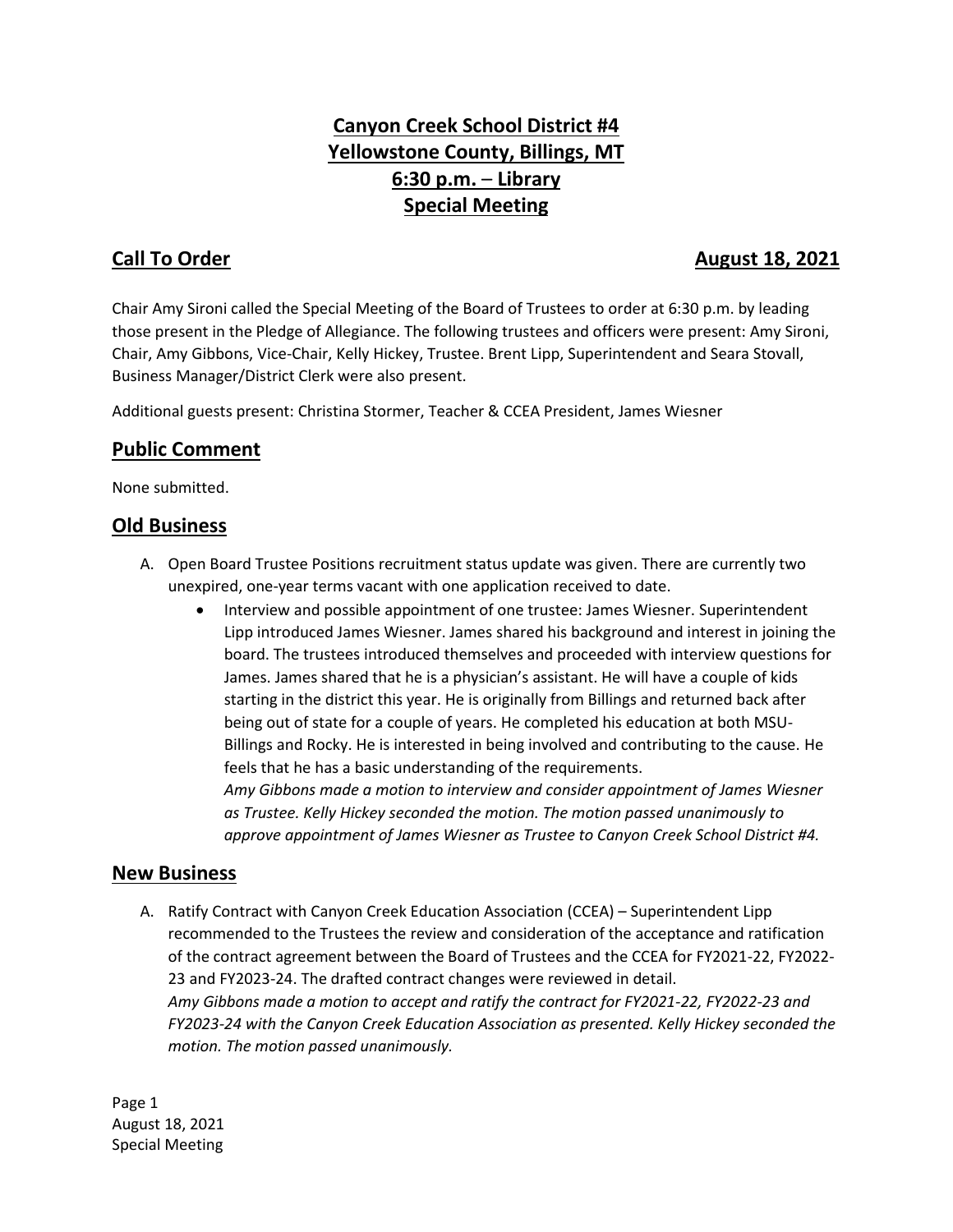- B. Approve FY22 Health Insurance Contract Superintendent Lipp recommended to the Trustees the review and acceptance of the proposal for Blue Cross Blue Shield as the District insurance carrier. It was noted that the rates may change slightly after open enrollment is completed on Thursday, August 19<sup>th</sup>. After working with PayneWest and their completion of a market analysis of offerings for the District, this was the best option for better plan coverage at lower premiums. *Amy Gibbons made a motion to approve the FY22 insurance provider and contract with Blue Cross Blue Shield as presented. Kelly Hickey seconded the motion. The motion passed unanimously.*
- C. Policy 1900 Series Review/Revision Superintendent Lipp recommended to the trustees to amend and adopt the proposed changes to the Policy 1900 Series as presented. There was discussion on the revisions recommended. He noted that this policy series is ever evolving and will most likely be amended multiple times in the future. *Amy Gibbons made a motion to amend and adopt the Policy 1900 Series as presented. Kelly Hickey seconded the motion. The motion passed unanimously.*
- D. New Hire Meghan Costle Certified Teacher Discussion was held. Superintendent Lipp recommended the hiring of Meghan Costle for a 1.0 FTE health and physical education teaching position. Meghan will be placed at the BA, Step 4 level on the salary matrix, contingent on background check results, official transcripts and Montana teaching licensure. *Amy Gibbons made a motion to hire Meghan Costle as a 1.0 FTE teacher for the 2021-2022 school year at a BA, Step 4. Kelly Hickey seconded the motion. The motion passed unanimously.*
- E. Trustees' Financial Summary 2020-2021 Ms. Stovall presented data and fielded inquiries from the Trustees. She reported that the district had finished the year in good fiscal shape. Fund expenditures were supported by the various COVID-19 emergency funds. *Amy Gibbons made a motion to approve the FY2020-21 Trustees' Financial Summary as presented. Kelly Hickey seconded the motion. The motion passed unanimously.*

# **Final Budget Hearing**

- A. FY22 Transportation Fund Cost Allocation Plan Ms. Stovall presented data on the Transportation Fund Cost Allocation Plan, including the legal requirement as a prerequisite to adopting the final budget. Discussion was held. *Amy Gibbons made a motion to approve the FY22 Transportation Fund Cost Allocation Plan as presented. Kelly Hickey seconded the motion. The motion passed unanimously.*
- B. FY2021-22 Final Budget Ms. Stovall reviewed the budget, comparing it to the previous year. The FY22 budget proposal is down 6.28 mills in comparison to the FY21 adopted budget. The district taxable value increased from 4,760,010 in FY21 to 5,216,991 in FY22; this reflects an increase of 456,981. Another factor in the decrease of mills is within the Debt Service Fund. There is one final year's payment on the bond and it will be paid in full, resulting in no Debt

Page 2 August 18, 2021 Special Meeting